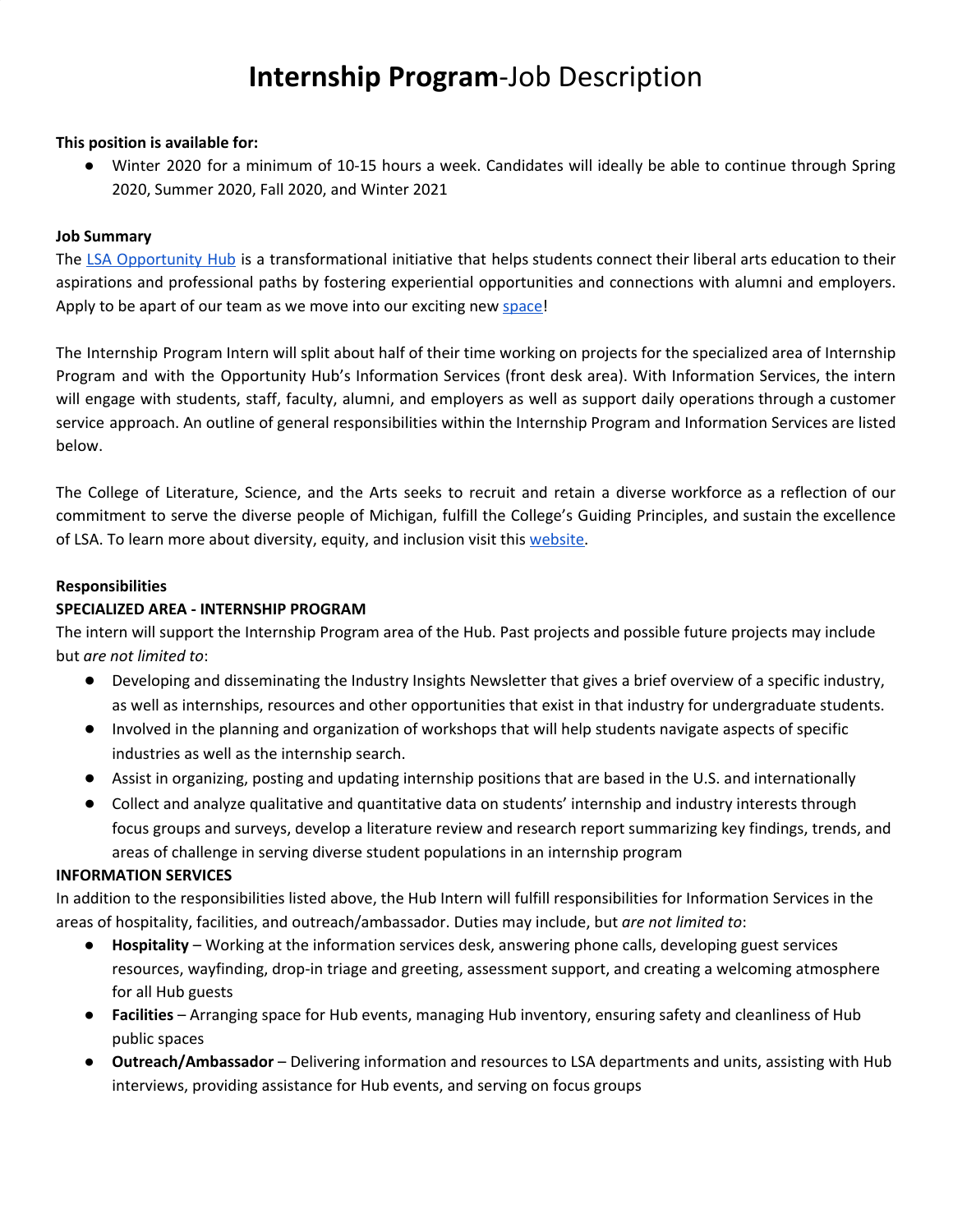#### **This internship would be ideal for:**

- LSA undergraduate students interested in customer service, communications, higher education, career services, co-curricular programming, research and administration
- Candidates who have an innovative approach to work; enjoy working in a fast-paced, evolving area; are comfortable taking action in a growing and changing workplace; and who will actively engage in a dynamic, high-performing, collegial team environment. Candidates must prize and work to further our desire for inclusivity. We seek candidates with a commitment to creating access to opportunities for our diverse population of LSA students and have an interest in, and commitment to, the liberal arts.

# **What skills/knowledge will the intern gain from this internship?**

The goal of the Hub internship is for interns to gain experience through the learning outcomes listed below:

- build professional relationships
- acknowledge and respect differences
- develop abilities related to the position
- digital technology
- professionalism
- practice ethical behavior
- critical thinking
- professional growth
- communication

#### **What are the benefits of working here?**

- access to exclusive professional development presentations and opportunities
- bi-weekly meetings with your supervisor with tailored feedback
- specific on the job and on-going training
- engage with students through tabling, workshops, focus groups, and/or events
- networking opportunities with University of Michigan staff, faculty, and alumni
- collaboration with Hub staff, the LSA college, and U-M constituents
- collaborative work environment allowing for teamwork with other interns and Hub staff
- semester team building activities
- access to free Hub swag including shirts, a water bottle, a passport cover, a business card holder, etc.
- plenty of opportunities for free food

#### **What will my supervision be like in this position?**

- Supervisors will provide guidance and support for the intern, while giving them autonomy to work independently
- Supervisors at the Hub focus on giving consistent feedback that is specific to the intern's desired professional and personal development goals
- Supervisors will engage with the intern on a bi-weekly basis to inquire what their goals are and how the internship and the supervisor can provide support to assist them in reaching those goals

#### **The essential functions of this position include:**

- traveling to and from various areas of campus and Ann Arbor
- remaining in a stationary position for extended periods of time
- routinely moving audio/visual equipment weighing up to 25 pounds within the building and across campus for various classroom and event needs
- frequent communication and exchange of information with students, faculty, staff, and alumni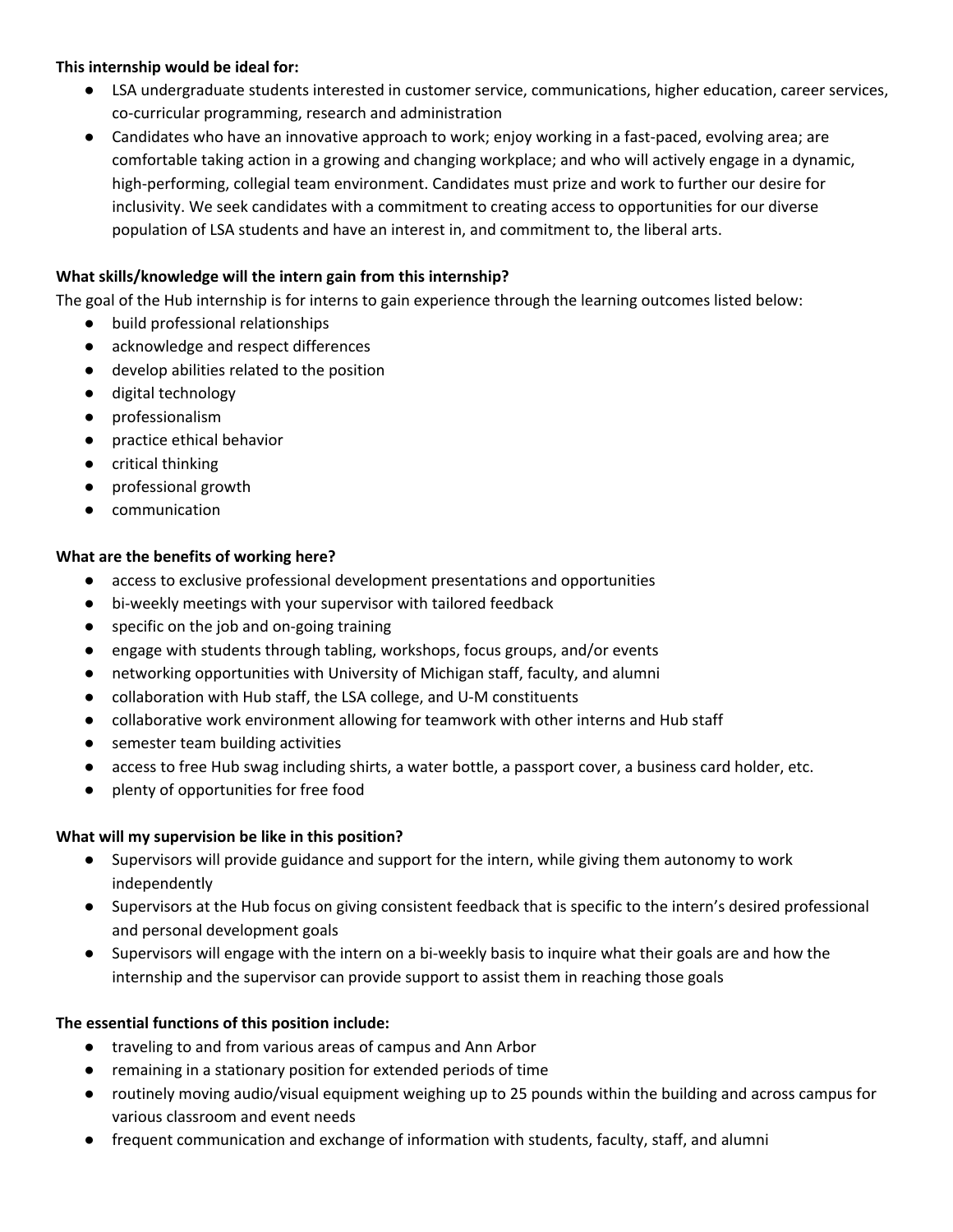#### **Duration of Internship**

- Winter 2020, candidates will ideally be able to continue through Spring 2020, Summer 2020, Fall 2020, and Winter 2021
- On average, the Hub Intern will devote approximately 15 hours per week to this commitment; the weekly time commitment should not exceed 29 hours, according to the University's student employment policy

#### **Required Qualifications**

- U-M undergraduate, must have completed at least one full semester by the start of the Winter 2020 semester
- Must be in good academic standing according to the university's most recent record
- Available 10-15 hrs a week

#### **Desired Qualifications**

- Seeking an LSA degree
- A great communicator
- Highly organized, self-directed, and achieves results
- Able to prioritize and handle multiple projects at once
- Students receiving work study are strongly encouraged to apply
- Applicants who are available to work multiple semesters are strongly preferred
- Availability during 8AM-5PM Monday-Friday

#### **Compensation**

● Intern will earn \$11.00 per hour for approved time worked on a bi-weekly basis

# **Words from previous student intern(s) regarding their experience in this role:**

"The Hub encourages interns to work on projects that they're passionate about, take initiative with their experience, connect their education to their profession, and explore their variety of interests through meaningful work. The Hub also prepares undergraduate interns for post-grad life by emphasizing the importance of professional development and providing opportunities to foster professional growth. Thanks to the Hub, I've gained vast and significant work experience while making connections and growing professionally."

~Kara Hansen, Coaching Services Intern 2019-2020

# **To Apply:**

● Interested students should apply via <https://studentemployment.umich.edu/jobxJobdetailPrint.aspx?JobId=63201&win=True> **Job ID #: 63201** It is not required to respond to the application questions through the student employment portal.

# ● **Submit your resume AND answers to these questions within the same 1 PDF document titled according to: LAST NAME\_FIRST NAME\_TITLE OF POSITION SUBMITTING FOR**

- What position are you applying to?
- Why are you interested in this position within the Hub? (no more than 300 words)
- What has prepared you for this position? (no more than 300 words)
- What semesters and exact dates are you available to complete for this internship if hired?
- How many hours per week will you be available for Winter 2020? List out what your known availability is for each of those semesters M-F 8:30AM-9PM (check [Course](https://www.lsa.umich.edu/cg/default.aspx) Guide that is available as of 10/28)
- If hired, we will schedule an orientation in early December. What is your availability December 1-15?
- Please list out 2 references with: name, current title/company, your relationship to them, and email. We encourage you to let your references know that they could be contacted via email if you move forward in the hiring process
- How did you hear about this position?
- **● Posting closes on November 5 at 11:59PM**